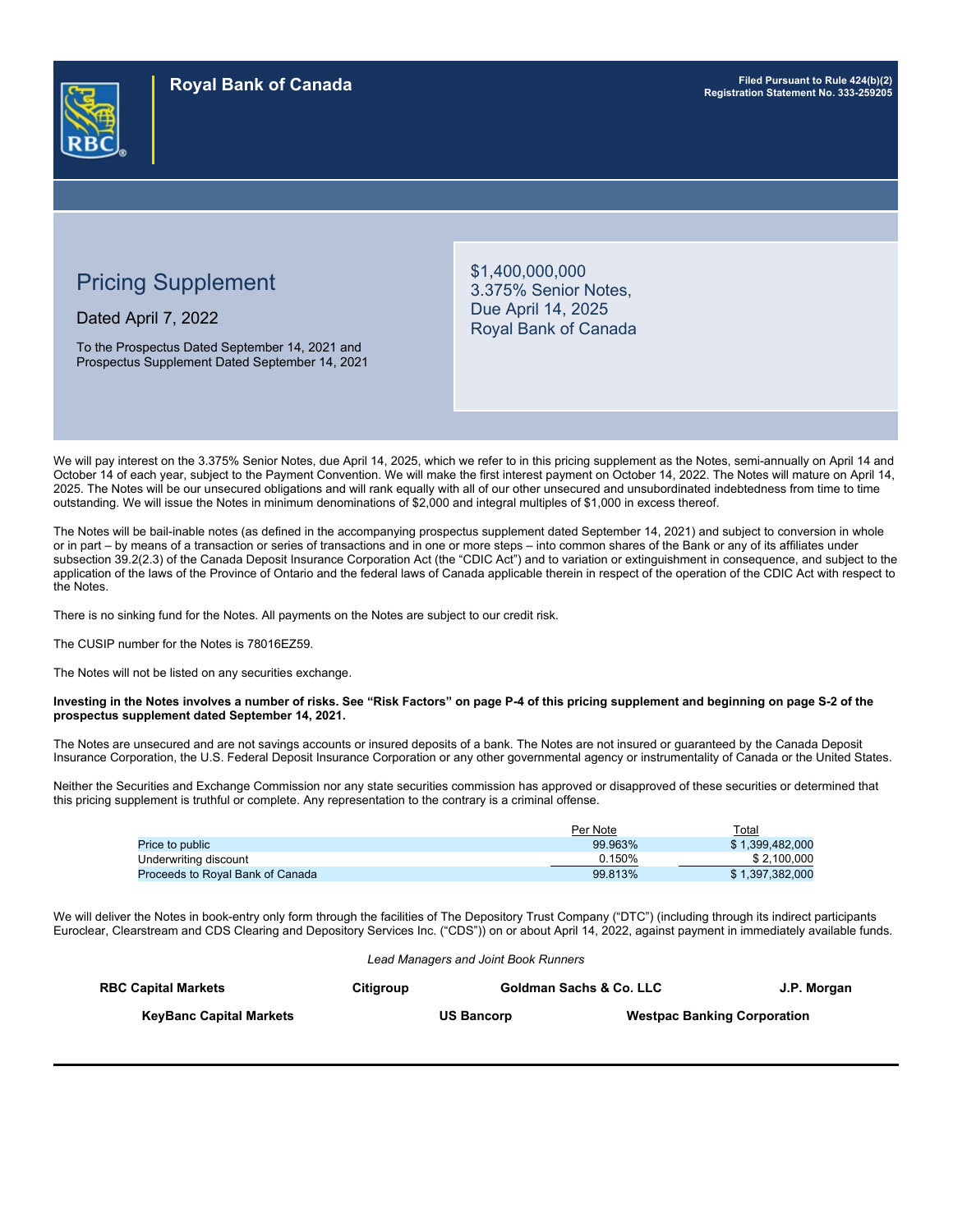# **TERMS OF THE NOTES**

We describe the basic features of the Notes in the sections of the prospectus dated September 14, 2021 called "Description of Debt Securities" and *prospectus supplement dated September 14, 2021 called "Description of the Notes We May Offer," subject to and as modified by the provisions described below.*

| Issuer:                                       | Royal Bank of Canada (the "Bank")                                                                                                                                                                                                                                                                                                                                                                  |
|-----------------------------------------------|----------------------------------------------------------------------------------------------------------------------------------------------------------------------------------------------------------------------------------------------------------------------------------------------------------------------------------------------------------------------------------------------------|
| Issue:                                        | Senior Global Medium-Term Notes, Series I                                                                                                                                                                                                                                                                                                                                                          |
| Title of Series:                              | 3.375% Senior Notes, due April 14, 2025                                                                                                                                                                                                                                                                                                                                                            |
| Ranking:                                      | Senior                                                                                                                                                                                                                                                                                                                                                                                             |
| <b>Principal Amount:</b>                      | US \$1,400,000,000                                                                                                                                                                                                                                                                                                                                                                                 |
| Currency:                                     | U.S. Dollars                                                                                                                                                                                                                                                                                                                                                                                       |
| <b>Minimum Denominations:</b>                 | \$2,000 and integral multiples of \$1,000 in excess thereof                                                                                                                                                                                                                                                                                                                                        |
| Pricing Date:                                 | April 7, 2022                                                                                                                                                                                                                                                                                                                                                                                      |
| Issue Date:                                   | April 14, 2022                                                                                                                                                                                                                                                                                                                                                                                     |
| Maturity Date:                                | April 14, 2025                                                                                                                                                                                                                                                                                                                                                                                     |
| CUSIP / ISIN / Common<br>Code:                | 78016EZ59 / US78016EZ598 / 246980322                                                                                                                                                                                                                                                                                                                                                               |
| Interest Rate:                                | For each Interest Period (as defined below), the Notes will bear interest at the fixed rate of 3.375% per annum.                                                                                                                                                                                                                                                                                   |
| Interest Payment Dates:                       | Semi-Annually, on each April 14 and October 14, beginning on October 14, 2022 and ending on the Maturity<br>Date, subject to the Payment Convention, as described below.                                                                                                                                                                                                                           |
| Interest Periods:                             | The Notes will bear interest from and including each Interest Payment Date (or in the case of the initial Interest<br>Period, the Issue Date) to but excluding the following Interest Payment Date (or, in the case of the final Interest<br>Period, the redemption date or the Maturity Date) (each such period, an "Interest Period"), subject to the Payment<br>Convention, as described below. |
| <b>Record Dates for Interest</b><br>Payments: | The fifteenth calendar day, whether or not a Business Day, immediately preceding the related Interest Payment<br>Date.                                                                                                                                                                                                                                                                             |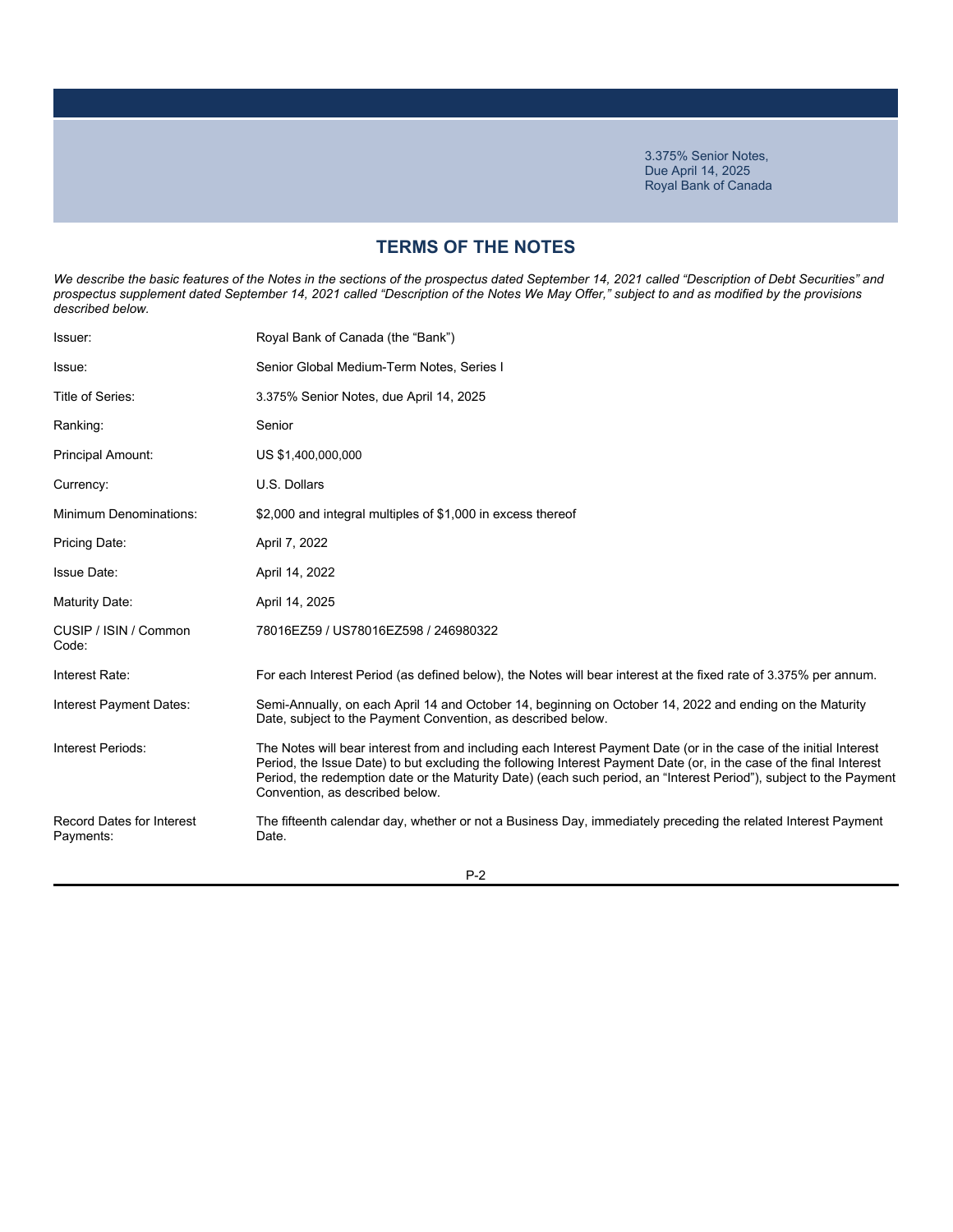| <b>Payment Convention:</b>                      | If any Interest Payment Date or the Maturity Date falls on a day that is not a Business Day, the required payment<br>of principal, premium, if any, and/or interest will be made on the next succeeding Business Day, and no additional<br>interest will accrue in respect of the payment made on that next succeeding Business Day.                                                                                                                    |
|-------------------------------------------------|---------------------------------------------------------------------------------------------------------------------------------------------------------------------------------------------------------------------------------------------------------------------------------------------------------------------------------------------------------------------------------------------------------------------------------------------------------|
| <b>Business Day:</b>                            | A Monday, Tuesday, Wednesday, Thursday or Friday that is neither a legal holiday nor a day on which banking<br>institutions are authorized or required by law to close in New York City or Toronto.                                                                                                                                                                                                                                                     |
| Day Count Fraction:                             | Interest will be computed and paid on a 30/360 basis (based upon a 360-day year of twelve 30-day months).                                                                                                                                                                                                                                                                                                                                               |
| Canadian Bail-in Powers<br>Acknowledgment:      | The Notes are bail-inable notes. See "Specific Terms of the Notes—Agreement with Respect to the Exercise of<br>Canadian Bail-in Powers".                                                                                                                                                                                                                                                                                                                |
| Repayment at Option of<br>Holder:               | Not applicable.                                                                                                                                                                                                                                                                                                                                                                                                                                         |
| Lead Managers and Joint<br><b>Book Runners:</b> | RBC Capital Markets, LLC, Citigroup Global Markets Inc., Goldman Sachs & Co. LLC, J.P. Morgan Securities<br>LLC, KeyBanc Capital Markets Inc., U.S. Bancorp Investments, Inc. and Westpac Banking Corporation                                                                                                                                                                                                                                           |
| Public Offering Price:                          | 99.963%                                                                                                                                                                                                                                                                                                                                                                                                                                                 |
| <b>Underwriting Discount:</b>                   | 0.150%                                                                                                                                                                                                                                                                                                                                                                                                                                                  |
| <b>Clearance and Settlement:</b>                | DTC (including through its indirect participants Euroclear, Clearstream and CDS, as described under "Ownership<br>and Book-Entry Issuance" in the prospectus dated September 14, 2021).                                                                                                                                                                                                                                                                 |
| Listing:                                        | The Notes will not be listed on any securities exchange or quotation system.                                                                                                                                                                                                                                                                                                                                                                            |
| Terms Incorporated in the<br>Master Note:       | All of the terms appearing above on pages P-2 and P-3 under the caption "Terms of the Notes" of this pricing<br>supplement and the terms appearing under the caption "Specific Terms of the Notes" below.<br>The Notes are part of a series of senior debt securities of the Bank entitled "Senior Global Medium-Term Notes,<br>Series I." The Notes will have the CUSIP No. 78016EZ59, the ISIN No. US78016EZ598 and the Common Code<br>No. 246980322. |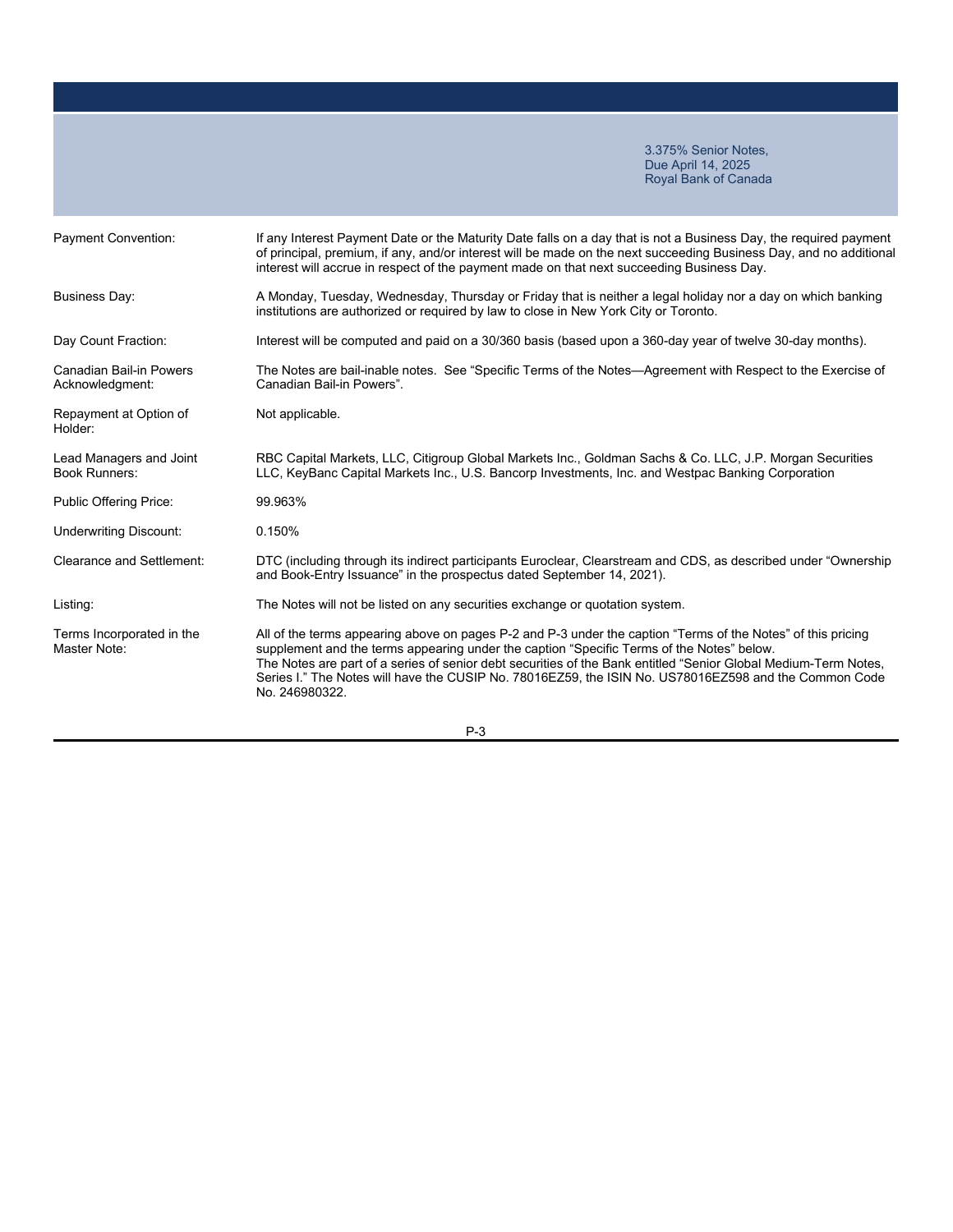# **RISK FACTORS**

*An investment in the Notes is subject to the risks described below, as well as the risks described under "Risk Factors" in the accompanying prospectus, dated September 14, 2021, and the accompanying prospectus supplement, dated September 14, 2021. The Notes are not secured debt.*  You should carefully consider whether the Notes are suited to your particular circumstances. This pricing supplement should be read together with the *accompanying prospectus, dated September 14, 2021, and the accompanying prospectus supplement, dated September 14, 2021. The information in*  the accompanying prospectus and the accompanying prospectus supplement is supplemented by, and to the extent inconsistent therewith replaced and superseded by, the information in this pricing supplement. This section describes certain significant risks relating to an investment in the *Notes. We urge you to read the following information about these risks, together with the other information in this pricing supplement and the accompanying prospectus and accompanying prospectus supplement, before investing in the Notes.*

#### **Investors Are Subject to Our Credit Risk, and Market Perceptions About Our Creditworthiness May Adversely Affect the Market Value of the Notes**.

Investors are dependent on our ability to pay all amounts due on the Notes on the interest payment dates and at maturity, and, therefore, investors are subject to our credit risk and to changes in the market's view of our creditworthiness. Any decrease in the market's view on or confidence in our creditworthiness is likely to adversely affect the market value of the Notes.

### **The Market Value of the Notes May Be Influenced by Unpredictable Factors.**

The market value of your Notes may fluctuate between the date you purchase them and the Maturity Date. Several factors, many of which are beyond our control, will influence the market value of the Notes. Factors that may influence the market value of the Notes include:

- supply and demand for the Notes, including inventory positions with the underwriters or any other market-maker;
- interest rates in the market and expectations about future interest rates;
- the creditworthiness of the Bank;
- the time remaining to the maturity of the Notes; and
- economic, financial, political, regulatory or judicial events that affect financial markets generally.

#### **The Notes Will Not Be Listed on Any Securities Exchange or Quotation System and Secondary Trading May Be Limited.**

The Notes will not be listed on any securities exchange or quotation system. Therefore, there may be little or no secondary market for the Notes. The underwriters may, but are not obligated to, make a market in the Notes. Even if there is a secondary market, it may not provide enough liquidity to allow you to trade or sell the Notes easily. Because we do not expect that other broker-dealers will participate significantly in the secondary market for the Notes, the price at which you may be able to trade your Notes is likely to depend on the price, if any, at which the underwriters are willing to transact. If at any time the underwriters were not to make a market in the Notes, it is likely that there would be no secondary market for the Notes. Accordingly, you should be willing to hold your Notes to maturity.

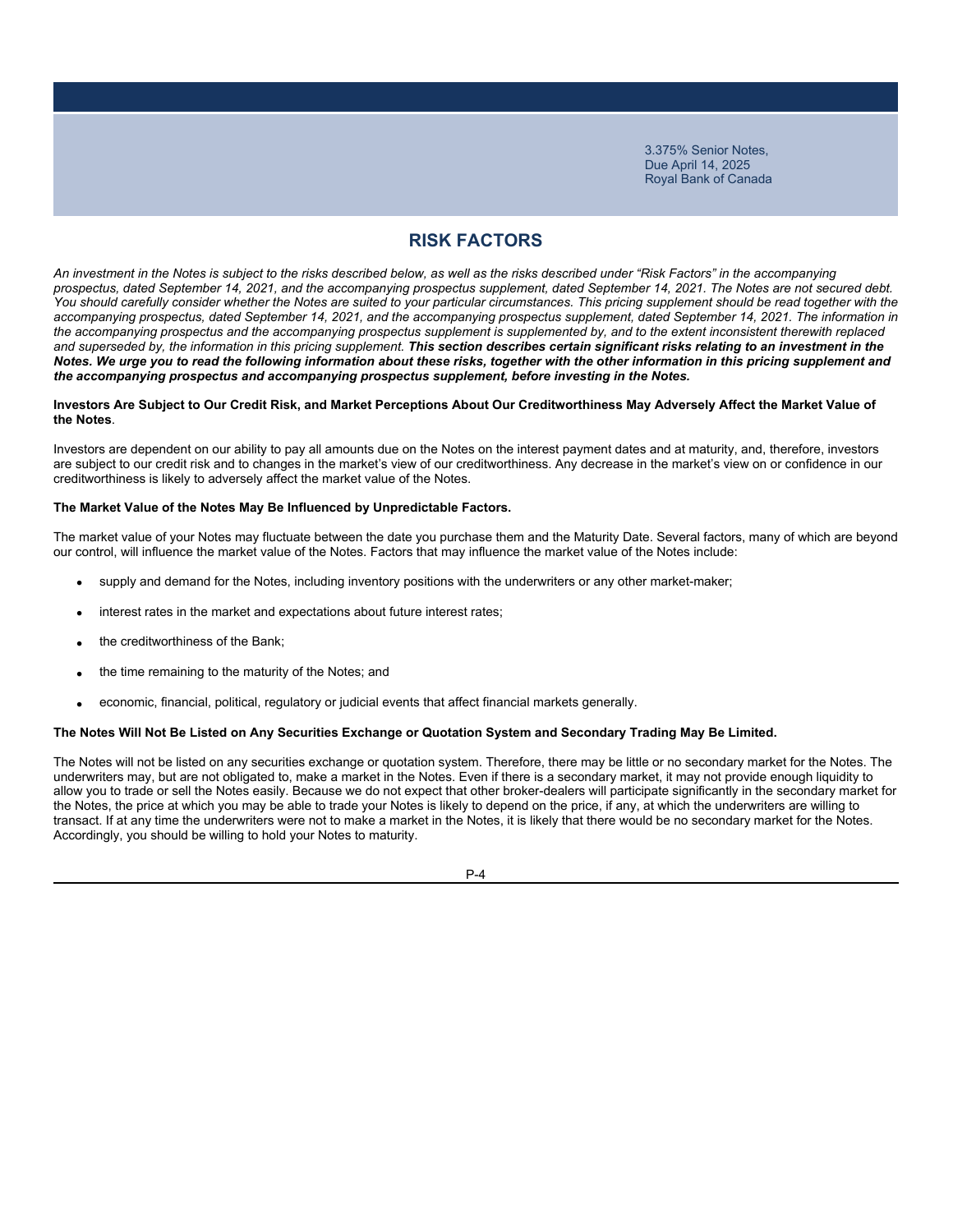### **SPECIFIC TERMS OF THE NOTES**

*Please note that in this section entitled "Specific Terms of the Notes," references to "holders" mean those who own Notes registered in their own names, on the books that we or the trustee maintain for this purpose, and not those who own beneficial interests in Notes registered in street name or*  in Notes issued in book-entry form through DTC or another depositary. Owners of beneficial interests in the Notes should read the section entitled *"Description of the Notes We May Offer—Legal Ownership" in the accompanying prospectus supplement, dated September 14, 2021, and "Ownership and Book-Entry Issuance" in the accompanying prospectus, dated September 14, 2021.*

*The Notes are part of a series of senior debt securities entitled "Senior Global Medium-Term Notes, Series I," that we may issue under our senior indenture, dated as of October 23, 2003, between the Bank and The Bank of New York Mellon, as successor to the corporate trust business of*  JPMorgan Chase Bank, N.A., as trustee, as supplemented by a first supplemental indenture, dated as of July 21, 2006, by a second supplemental *indenture, dated as of February 28, 2007, and by a third supplemental indenture, dated as of September 7, 2018 and as further amended, from time to time (the "indenture"). The Notes are described in the accompanying prospectus supplement. This pricing supplement summarizes financial and other terms that apply to the Notes. We describe terms that apply generally to all Series I Medium-Term Notes in "Description of the Notes We May Offer" in the accompanying prospectus supplement. The terms described in this pricing supplement, and should be read in conjunction with, those*  described in the accompanying prospectus and accompanying prospectus supplement and, if the terms described here are inconsistent with those *described there, the terms described here are controlling.*

*Please note that the information about the price to the public and the net proceeds to the Bank on the front cover of this pricing supplement relates only to the initial sale of the Notes. If you have purchased the Notes in a market-making transaction after the initial sale, information about the price and date of sale to you will be provided in a separate confirmation of sale.*

In addition to the terms described on the front and inside cover of this pricing supplement, the following specific terms will apply to the Notes:

#### **Defeasance**

There shall be no defeasance, full or covenant, applicable to the Notes.

#### **Payment at Maturity**

At maturity you will receive an amount equal to the principal of your Notes plus any accrued and unpaid interest.

#### **Manner of Payment and Delivery**

Any payment on the Notes at maturity will be made to accounts designated by you and approved by us, or at the office of the trustee in New York City, but only when the Notes are surrendered to the trustee at that office. We also may make any payment in accordance with the applicable procedures of the depositary.

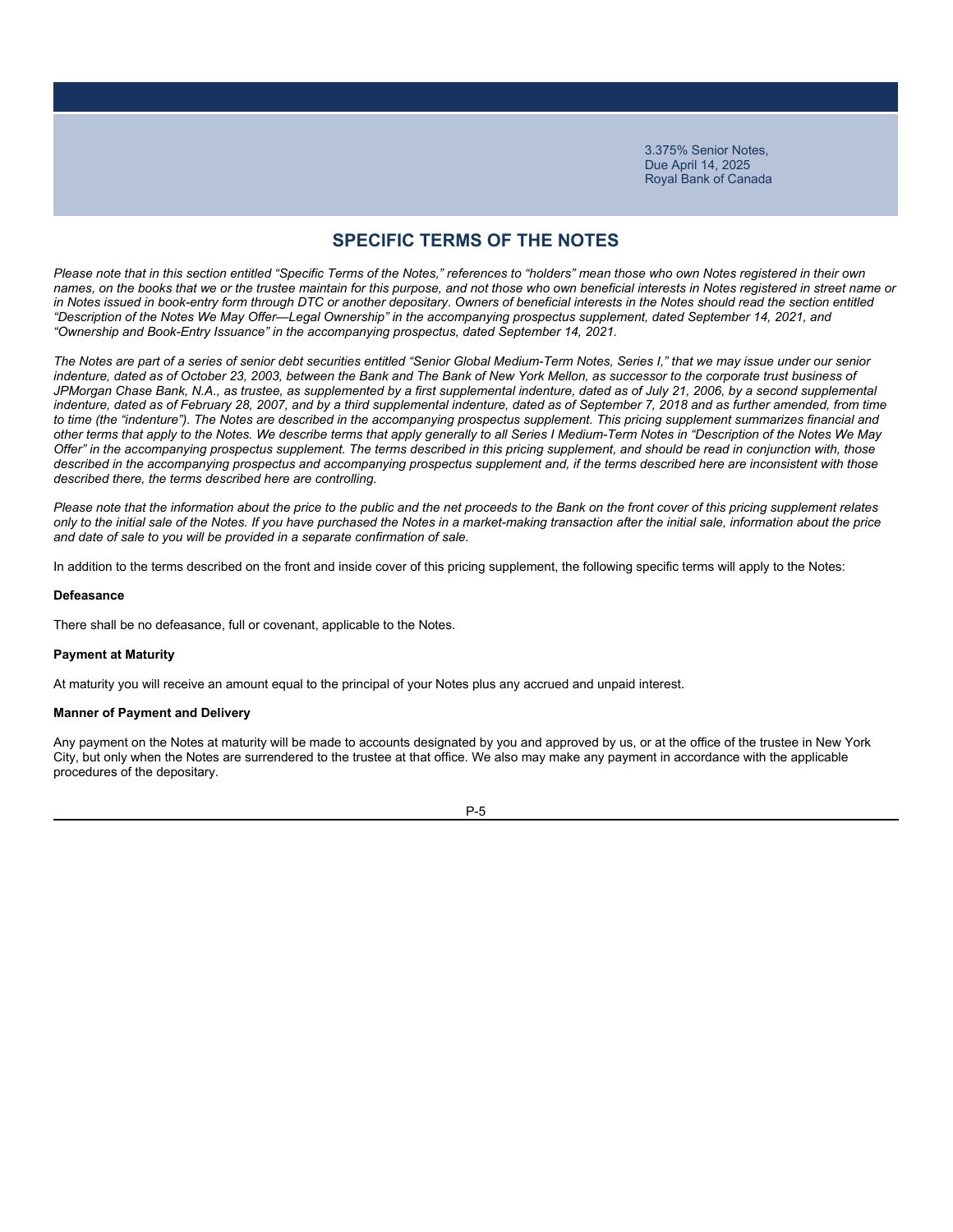### **Agreement with Respect to the Exercise of Canadian Bail-in Powers**

By its acquisition of an interest in any Note, each holder or beneficial owner of that Note is deemed to (i) agree to be bound, in respect of that Note, by the CDIC Act, including the conversion of that Note, in whole or in part – by means of a transaction or series of transactions and in one or more steps – into common shares of the Bank or any of its affiliates under subsection 39.2(2.3) of the CDIC Act and the variation or extinguishment of that Note in consequence, and by the application of the laws of the Province of Ontario and the federal laws of Canada applicable therein in respect of the operation of the CDIC Act with respect to that Note; (ii) attorn and submit to the jurisdiction of the courts in the Province of Ontario with respect to the CDIC Act and those laws; (iii) have represented and warranted to the Bank that the Bank has not directly or indirectly provided financing to the holder for the express purpose of investing in the Note; and (iv) acknowledge and agree that the terms referred to in paragraphs (i) and (ii), above, are binding on that holder or beneficial owner despite any provisions in the indenture or that Note, any other law that governs that Note and any other agreement, arrangement or understanding between that holder or beneficial owner and the Bank with respect to that Note.

Holders and beneficial owners of any Note will have no further rights in respect of that Note to the extent that Note is converted in a bail-in conversion, other than those provided under the bail-in regime, and by its acquisition of an interest in any Note, each holder or beneficial owner of that Note is deemed to irrevocably consent to the converted portion of the principal amount of that Note and any accrued and unpaid interest thereon being deemed paid in full by the Bank by the issuance of common shares of the Bank (or, if applicable, any of its affiliates) upon the occurrence of a bail-in conversion, which bail-in conversion will occur without any further action on the part of that holder or beneficial owner or the trustee; provided that, for the avoidance of doubt, this consent will not limit or otherwise affect any rights that holders or beneficial owners may have under the bail-in regime.

See "Description of Notes We May Offer―Special Provisions Related to Bail-inable Notes" in the accompanying prospectus supplement dated September 14, 2021 for a description of provisions applicable to the Notes as a result of Canadian bail-in powers.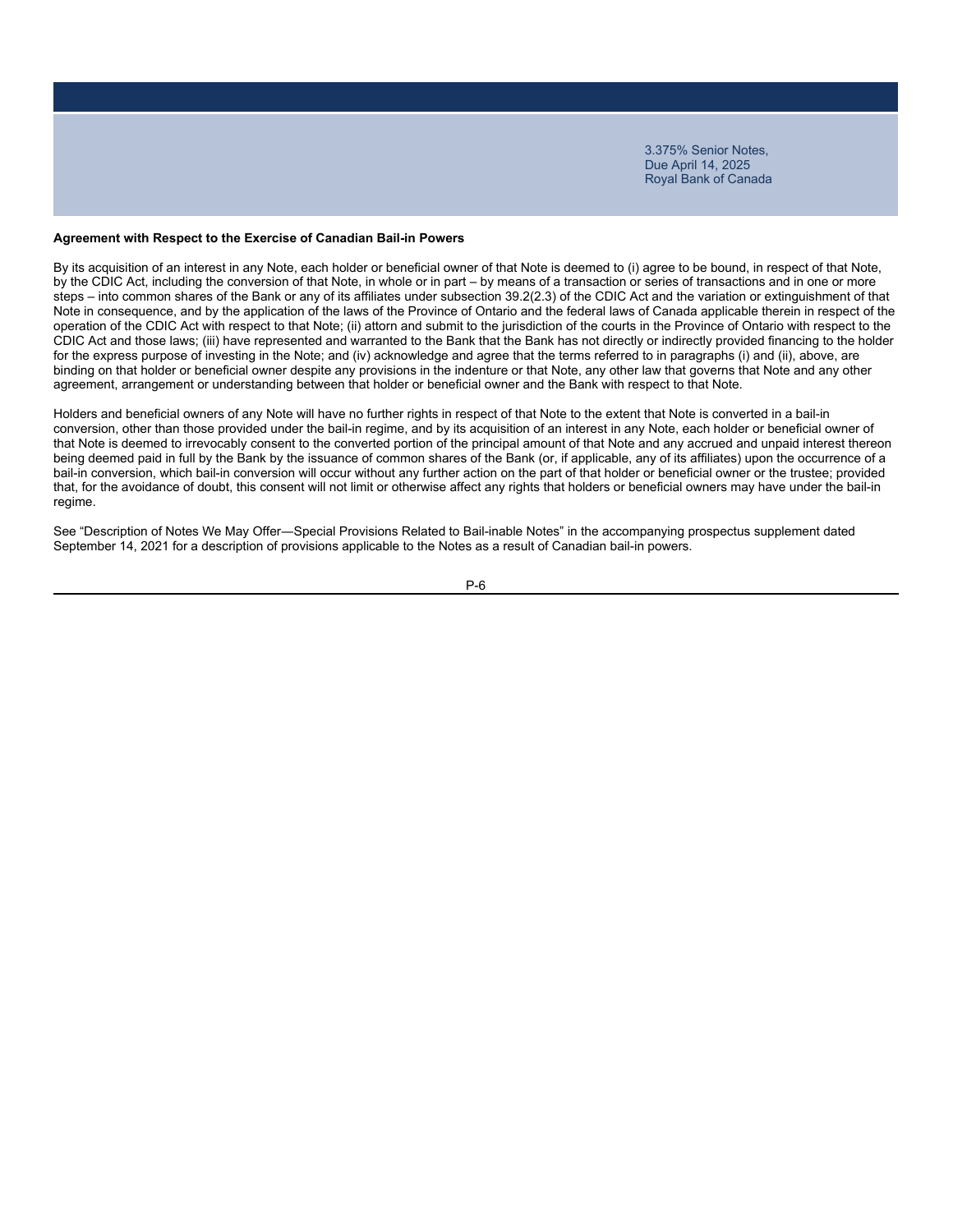### **ADDITIONAL AMOUNTS**

We will pay any amounts to be paid by us on the Notes without deduction or withholding for, or on account of, any and all present or future income, stamp and other taxes, levies, imposts, duties, charges, fees, deductions or withholdings ("taxes") now or hereafter imposed, levied, collected, withheld or assessed by or on behalf of Canada or any Canadian political subdivision or authority that has the power to tax, unless the deduction or withholding is required by law or by the interpretation or administration thereof by the relevant governmental authority. At any time a Canadian taxing jurisdiction requires us to deduct or withhold for or on account of taxes from any payment made under or in respect of the Notes, we will pay such additional amounts ("Additional Amounts") as may be necessary so that the net amounts received by each holder (including Additional Amounts), after such deduction or withholding, shall not be less than the amount the holder would have received had no such deduction or withholding been required.

However, no Additional Amounts will be payable with respect to a payment made to a holder of a Note, or of a right to receive payment in respect thereto (a "Payment Recipient"), which we refer to as an "Excluded Holder," in respect of any taxes imposed because the beneficial owner or Payment Recipient:

- (i) is someone with whom we do not deal at arm's length (within the meaning of the Income Tax Act (Canada)) at the time of making such payment;
- (ii) is subject to such taxes by reason of its being connected presently or formerly with Canada or any province or territory thereof other than by reason of the holder's activity in connection with purchasing such Note, the holding of such Note or the receipt of payments thereunder;
- (iii) is, or does not deal at arm's length with a person who is, a "specified shareholder" (as defined in subsection 18(5) of the Income Tax Act (Canada)) of the Bank;
- (iv) presents such Note for payment (where presentation is required) more than 30 days after the relevant date (except to the extent that the holder thereof would have been entitled to such Additional Amounts on presenting a Note for payment on the last day of such 30 day period); for this purpose, the "relevant date" in relation to any payments on any Note means:
	- (a) the due date for payment thereof, or
	- (b) if the full amount of the monies payable on such date has not been received by the trustee on or prior to such due date, the date on which the full amount of such monies has been received and notice to that effect is given to holders of the Notes in accordance with the indenture;
- (v) could lawfully avoid (but has not so avoided) such withholding or deduction by complying, or requiring that any agent comply with, any statutory requirements necessary to establish qualification for an exemption from withholding or by making, or requiring that any agent make, a declaration of non-residence or other similar claim for exemption to any relevant tax authority; or
- (vi) is subject to deduction or withholding on account of any tax, assessment, or other governmental charge that is imposed or withheld by reason of the application of Sections 1471 through 1474 of the United States Internal Revenue Code of 1986 (or any successor provisions) (the "Internal Revenue Code"), any regulation, pronouncement, or agreement thereunder, official interpretations thereof, or any law implementing an intergovernmental approach thereto, whether currently in effect or as published and amended from time to time.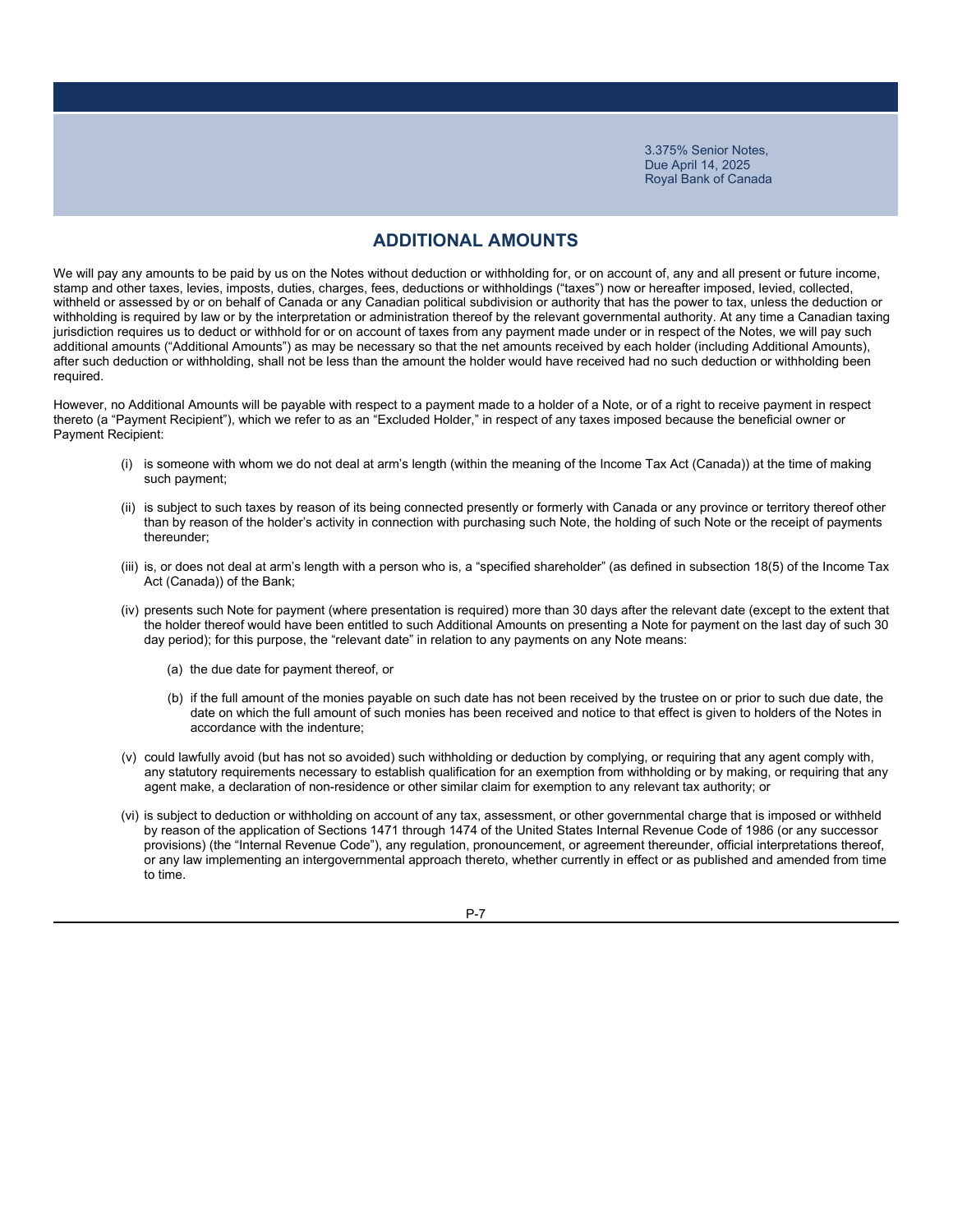For the avoidance of doubt, we will not have any obligation to pay any holders Additional Amounts on any tax which is payable otherwise than by deduction or withholding from payments made under or in respect of the Notes.

We will also make such withholding or deduction and remit the full amount deducted or withheld to the relevant authority in accordance with applicable law. We will furnish to the trustee, within 30 days after the date the payment of any taxes is due pursuant to applicable law, certified copies of tax receipts evidencing that such payment has been made or other evidence of such payment satisfactory to the trustee. We will indemnify and hold harmless each holder of Notes (other than an Excluded Holder) and upon written request reimburse each such holder for the amount of (x) any taxes so levied or imposed and paid by such holder as a result of payments made under or with respect to the Notes, and (y) any taxes levied or imposed and paid by such holder with respect to any reimbursement under (x) above, but excluding any such taxes on such holder's net income or capital.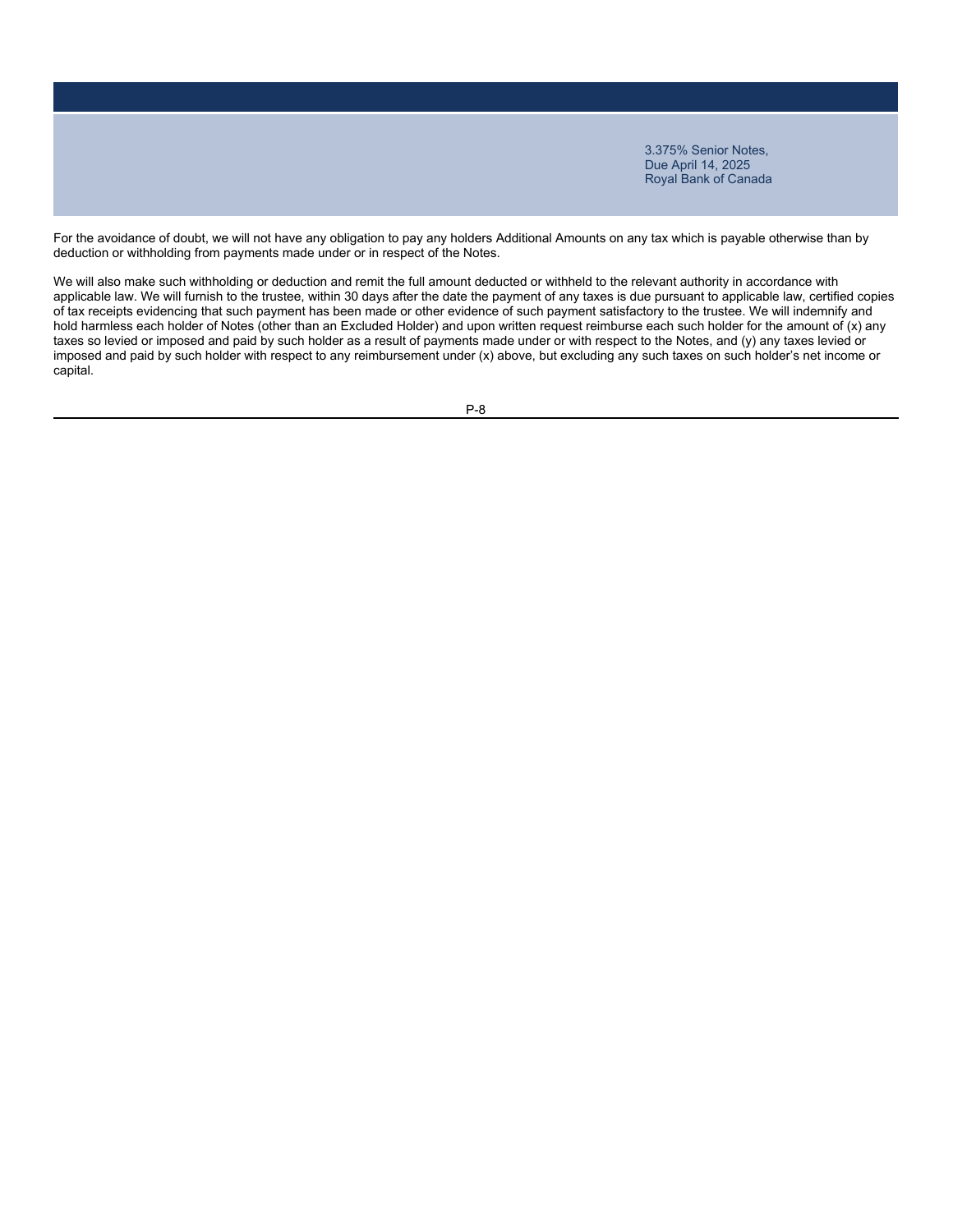### **U.S. FEDERAL INCOME TAX CONSIDERATIONS**

For a discussion of the material U.S. federal income tax consequences of owning the Notes, please see the section "Tax Consequences—United States Taxation" in the accompanying prospectus, dated September 14, 2021. We have determined that the Notes will not be treated as issued with a greater than *de minimis* amount of original issue discount for U.S. federal income tax purposes.

### **CANADIAN FEDERAL INCOME TAX CONSIDERATIONS**

For a discussion of the Canadian federal income tax consequences of owning the Notes, please see the section "Tax Consequences— Canadian Taxation" in the accompanying prospectus, dated September 14, 2021 and the section "Certain Income Tax Consequences—Canadian Taxation" in the accompanying prospectus supplement, dated September 14, 2021.

### **BENEFIT PLAN INVESTOR CONSIDERATIONS**

A fiduciary of a pension, profit-sharing or other employee benefit plan (a "plan") subject to the Employee Retirement Income Security Act of 1974, as amended ("ERISA"), should consider the fiduciary standards of ERISA in the context of the plan's particular circumstances before authorizing an investment in the debt securities.

Any purchaser or holder of debt securities or any interest therein will be deemed to have represented (both on behalf of itself and any plan) by its purchase and holding of the debt securities that either (1) it is not a plan and is not purchasing those debt securities on behalf of or with "plan assets" of any plan or (2) the purchase and holding of the debt securities will not constitute a non-exempt prohibited transaction under ERISA or the Internal Revenue Code. In addition, any purchaser or holder of debt securities or any interest therein which is a non-ERISA arrangement will be deemed to have represented by its purchase or holding or, if applicable, exchange of the debt securities that its purchase and holding will not violate the provisions of any similar law.

For a further discussion of benefit plan investor considerations, please see the discussion under the heading "Benefit Plan Investor Considerations" in the accompanying prospectus, dated September 14, 2021.

### **CLEARANCE AND SETTLEMENT**

The Notes will settle through DTC, and its indirect participants Euroclear, Clearstream and CDS. For a description of DTC, Euroclear, Clearstream and CDS, see "Ownership and Book-Entry Issuance" in the accompanying prospectus, dated September 14, 2021.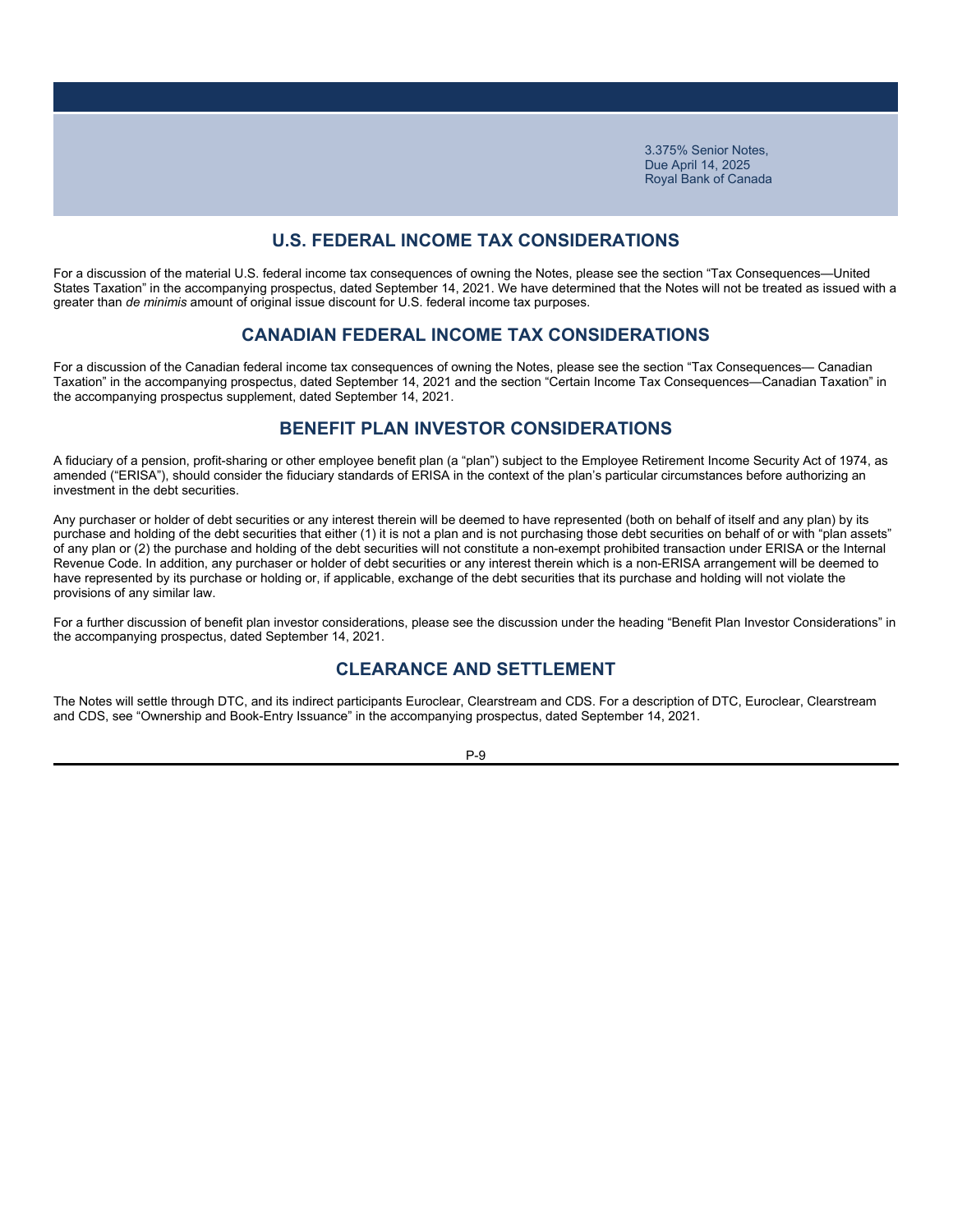### **SUPPLEMENTAL PLAN OF DISTRIBUTION (CONFLICTS OF INTEREST)**

We have entered into a terms agreement, dated April 7, 2022, with the underwriters pursuant to the Distribution Agreement, dated September 14, 2021, among us and the agents party thereto for the purchase and sale of the Notes. We have agreed to sell to each of the underwriters, and each of the underwriters has agreed to purchase from us, the principal amount of the Notes shown opposite its name at the public offering price set forth above.

| Name                                   | <b>Principal Amount of Notes</b> |
|----------------------------------------|----------------------------------|
| RBC Capital Markets, LLC               | 252,000,000                      |
| Citigroup Global Markets Inc.          | 252,000,000                      |
| Goldman Sachs & Co. LLC                | 252,000,000                      |
| J.P. Morgan Securities LLC             | 252,000,000                      |
| KeyBanc Capital Markets Inc.           | 70,000,000                       |
| U.S. Bancorp Investments, Inc.         | 70,000,000                       |
| <b>Westpac Banking Corporation</b>     | 70,000,000                       |
| <b>BNY Mellon Capital Markets, LLC</b> | 14,000,000                       |
| Capital One Securities, Inc.           | 14,000,000                       |
| Desjardins Securities Inc.             | 14,000,000                       |
| Fifth Third Securities, Inc.           | 14,000,000                       |
| Huntington Securities, Inc.            | 14,000,000                       |
| <b>MUFG Securities Americas Inc.</b>   | 14,000,000                       |
| National Bank of Canada Financial Inc. | 14,000,000                       |
| <b>Regions Securities LLC</b>          | 14,000,000                       |
| Scotia Capital (USA) Inc.              | 14,000,000                       |
| Swedbank AB (publ)                     | 14,000,000                       |
| Truist Securities, Inc.                | 14,000,000                       |
| Academy Securities, Inc.               | 14,000,000                       |
| R. Seelaus & Co., LLC                  | 7,000,000                        |
| Samuel A. Ramirez & Company, Inc.      | 7,000,000                        |
| Total                                  | 1.400.000.000                    |

Each of Westpac Banking Corporation, Desjardins Securities Inc. and Swedbank AB (publ) is not a U.S. registered broker-dealer and will not effect any offers or sales of any Notes in the United States unless it is through one or more U.S. registered broker-dealers as permitted by the regulations of the Financial Industry Regulatory Authority, Inc. ("FINRA").

The underwriters may sell the Notes to certain dealers at the public offering price, less a concession that will not exceed 0.100% of their principal amount. The underwriters and those dealers may resell the Notes to other dealers at a reallowance discount that will not exceed 0.050% of their principal amount. After the initial offering of the Notes, the concession and reallowance discounts on the Notes may change. The offering of the Notes by the underwriters is subject to receipt and acceptance and subject to the underwriters' right to reject any order in whole or in part.

We estimate that the total offering expenses for the Notes, excluding underwriting discounts and commissions, will be approximately \$41,603.

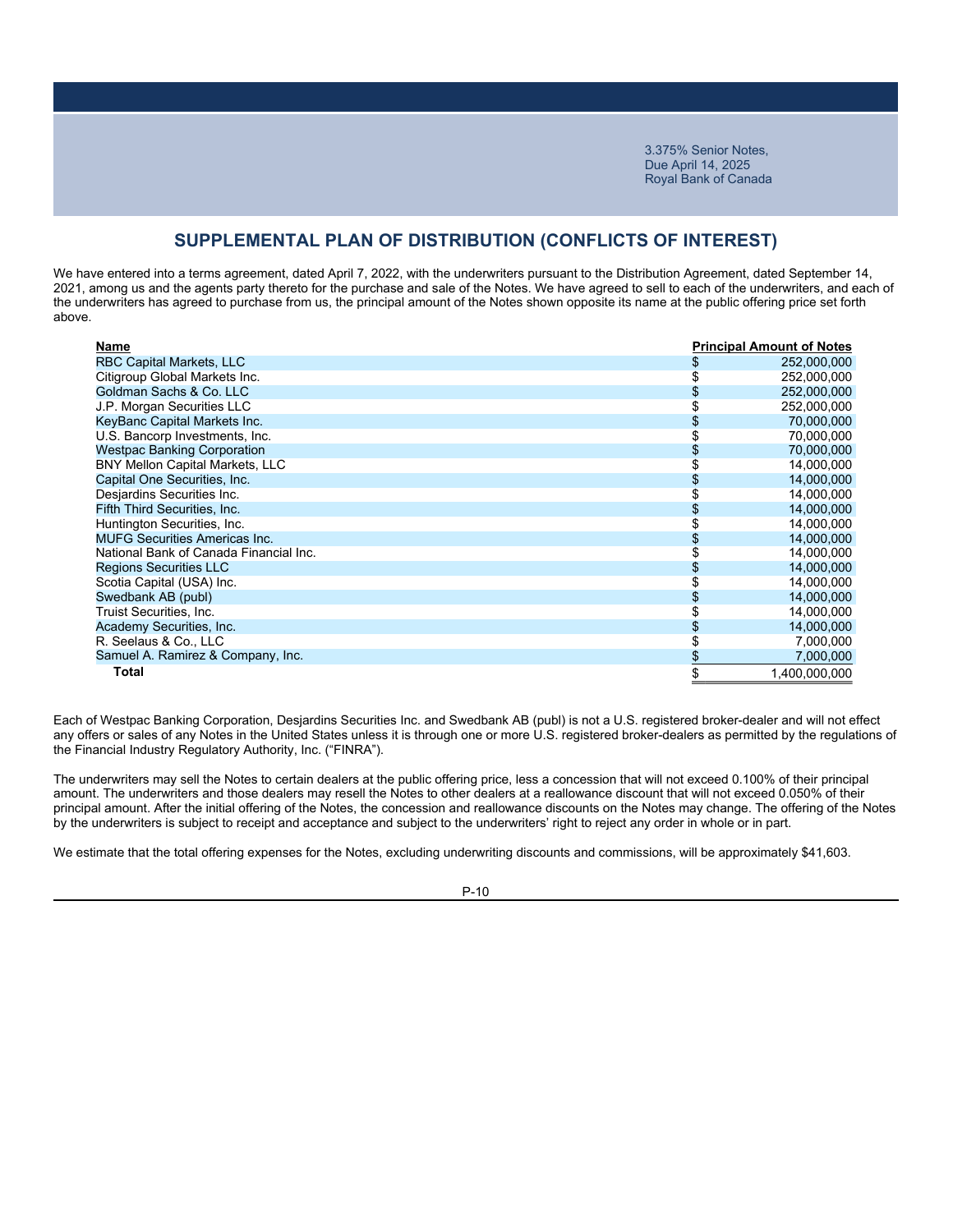Subject to the terms and conditions of the terms agreement, the underwriters have agreed to purchase the Notes as principal, for their own account at a purchase price equal to the issue price specified on the front cover of this pricing supplement, less an underwriting discount of 0.150%. To the extent the underwriters resell Notes to a broker or dealer less a concession equal to the entire underwriting discount, such broker or dealer may be deemed to be an "underwriter" of the Notes as such term is defined in the Securities Act of 1933, as amended. The underwriters have advised us that, if they are unable to sell all the Notes at the public offering price, the underwriters propose to offer the Notes from time to time for sale in negotiated transactions or otherwise, at prices to be determined at the time of sale.

In the future, the underwriters may repurchase and resell the Notes in market-making transactions. For more information about the plan of distribution, the Distribution Agreement (of which the terms agreement forms a part) and possible market-making activities; see "Supplemental Plan of Distribution" in the accompanying prospectus supplement dated September 14, 2021.

We expect that delivery of the Notes will be made against payment therefor on April 14, 2022, which is the fifth scheduled business day following the trade date. Under Rule 15c6-1 of the Securities Exchange Act of 1934, trades in the secondary market generally are required to settle no later than two business days after the trade date, unless the parties to any such trade expressly agree otherwise at the time of the trade. Accordingly, purchasers who wish to trade Notes on any date more than two business days prior to delivery of the Notes hereunder will be required, by virtue of the fact that the Notes will initially settle in five business days (T + 5) to specify alternative settlement arrangements to prevent a failed settlement.

#### **Conflicts of Interest**

RBC Capital Markets, LLC is our affiliate, and is deemed to have a conflict of interest under FINRA Rule 5121. Accordingly, the offering of the Notes will conform to the requirements of FINRA Rule 5121. The underwriters, with the exception of Westpac Banking Corporation, Desjardins Securities Inc. and Swedbank AB (publ), are members of FINRA. RBC Capital Markets, LLC is not permitted to sell the Notes to an account over which it exercises discretionary authority without the prior specific written approval of the account holder.

The underwriters and their respective affiliates are full service financial institutions engaged in various activities, which may include securities trading, commercial and investment banking, financial advisory, investment management, investment research, principal investment, hedging, financing and brokerage activities. Certain of the underwriters and their respective affiliates have, from time to time, performed, and may in the future perform, various financial advisory and investment banking services for the Bank, for which they received or will receive customary fees and expenses.

In the ordinary course of their various business activities, the underwriters and their respective affiliates may make or hold a broad array of investments and actively trade debt and equity securities (or related derivative securities) and financial instruments (including bank loans) for their own account and for the accounts of their customers, and such investment and securities activities may involve securities and/or instruments of the Bank. The underwriters and their respective affiliates may also make investment recommendations and/or publish or express independent research views in respect of such securities or instruments and may at any time hold, or recommend to clients that they acquire, long and/or short positions in such securities and instruments.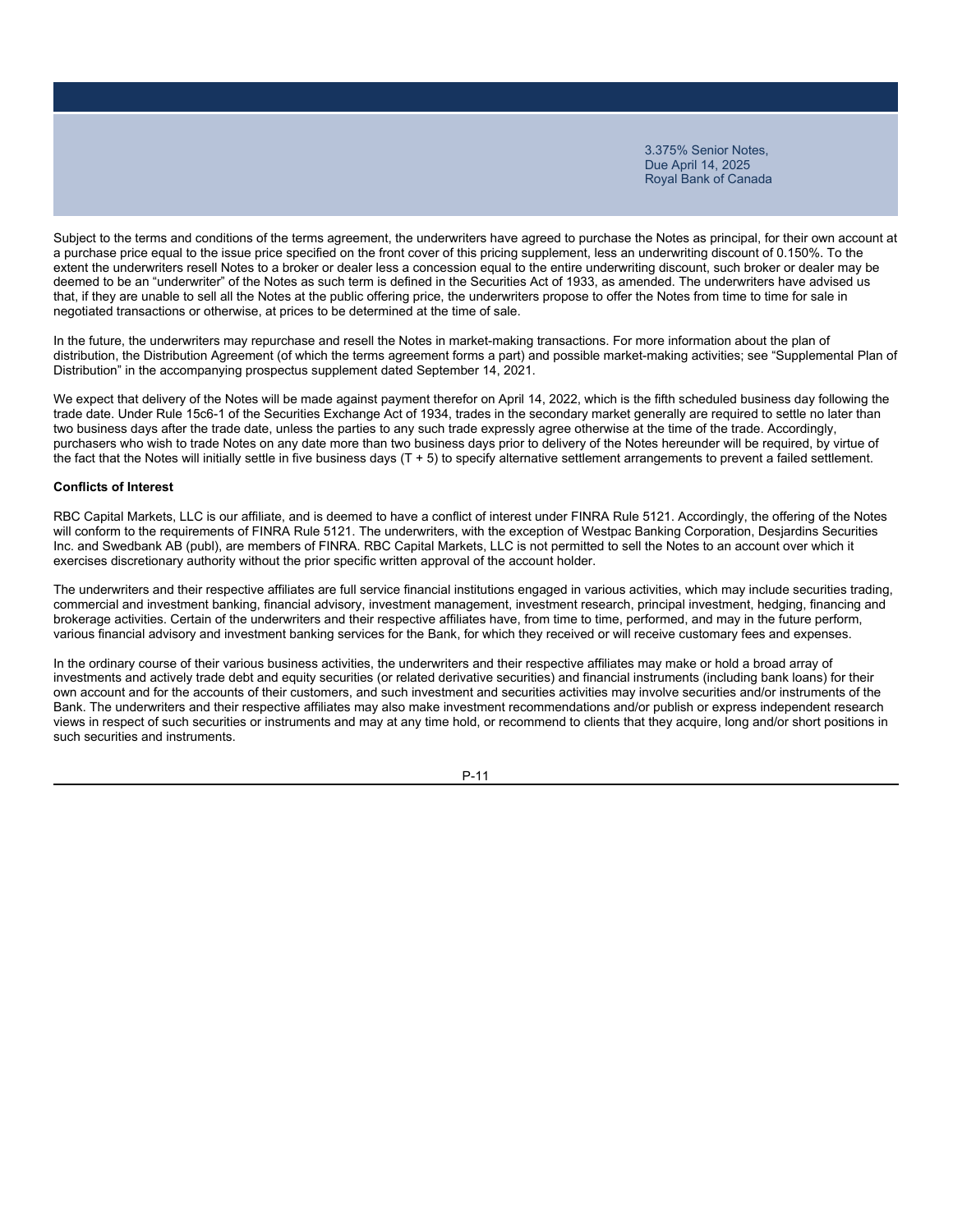### **Selling Restrictions**

*European Economic Area.* PROHIBITION OF SALES TO EEA RETAIL INVESTORS. The Notes are not intended to be offered, sold or otherwise made available to, and should not be offered, sold or otherwise made available to, any retail investor in the European Economic Area ("EEA"). For these purposes, the expression "offer" includes the communication in any form and by any means of sufficient information on the terms of the offer and the Notes to be offered so as to enable an investor to decide to purchase or subscribe the Notes, and a "retail investor" means a person who is one (or more) of: (a) a retail client, as defined in point (11) of Article 4(1) of Directive 2014/65/EU, as amended ("MiFID II"); or (b) a customer, within the meaning of Insurance Distribution Directive 2016/97/EU, as amended, where that customer would not qualify as a professional client as defined in point (10) of Article 4(1) of MiFID II; or (c) not a qualified investor as defined in the Regulation (E) 2017/1129, as amended (the "Prospectus Regulation"). Consequently, no key information document required by Regulation (EU) No 1286/2014, as amended (the "PRIIPs Regulation") for offering or selling the Notes or otherwise making them available to retail investors in the EEA has been prepared, and therefore, offering or selling the Notes or otherwise making them available to any retail investor in the EEA may be unlawful under the PRIIPs Regulation. This pricing supplement has been prepared on the basis that any offer of Notes in any Member State of the EEA or the UK will be made pursuant to an exemption under the Prospectus Regulation from the requirement to publish a prospectus for offers of Notes. This pricing supplement is not a prospectus for the purposes of the Prospectus Regulation.

### *United Kingdom*. PROHIBITION OF SALES TO UK RETAIL INVESTORS.

The Notes are not intended to be offered, sold or otherwise made available to, and should not be offered, sold or otherwise made available to, any retail investor in the United Kingdom ("UK"). For these purposes, a retail investor means a person who is one (or more) of: (i) a retail client, as defined in point (8) of Article 2 of Regulation (EU) No 2017/565 as it forms part of domestic law by virtue of the European Union (Withdrawal) Act 2018 (the "EUWA"); or (ii) a customer within the meaning of the provisions of the Financial Services and Markets Act 2000 (the "FSMA") and any rules or regulations made under the FSMA to implement Directive (EU) 2016/97, where that customer would not qualify as a professional client, as defined in point (8) of Article 2(1) of Regulation (EU) No 600/2014 as it forms part of domestic law by virtue of the EUWA; or (iii) not a qualified investor as defined in Article 2 of Regulation (EU) 2017/1129 as it forms part of domestic law by virtue of the EUWA (the "UK Prospectus Regulation"). Consequently, no key information document required by Regulation (EU) No 1286/2014 as it forms part of domestic law by virtue of the EUWA (the "UK PRIIPs Regulation") for offering or selling the Notes or otherwise making them available to retail investors in the United Kingdom has been prepared and therefore offering or selling the Notes or otherwise making them available to any retail investor in the United Kingdom may be unlawful under the UK PRIIPs Regulation. This pricing supplement has been prepared on the basis that any offer of Notes in the UK will be made pursuant to an exemption under the UK Prospectus Regulation from the requirement to publish a prospectus for offers of Notes. This pricing supplement is not a prospectus for the purposes of the UK Prospectus Regulation.

This pricing supplement and any other material in relation to the Notes are only being distributed to, and are only directed at, persons in the UK that are qualified investors within the meaning of Article 2(1)(e) of the UK Prospectus Regulation that also (i) have professional experience in matters relating to investments falling within Article 19(5) of the Financial Services and Markets Act 2000 (Financial Promotion) Order 2005, as amended (the "Order"), (ii) who fall within Article 49(2)(a) to (d) of the Order or (iii) to whom it may otherwise lawfully be communicated (all such persons together being referred to as "relevant persons"). The Notes are only available to, and any invitation, offer or agreement to purchase or otherwise acquire such Notes will be engaged in only with, relevant persons. This pricing supplement and its contents should not be distributed, published or reproduced (in whole or in part) or disclosed by recipients to any other person in the UK. Any person in the UK that is not a relevant person should not act or rely on this pricing supplement or any of its contents.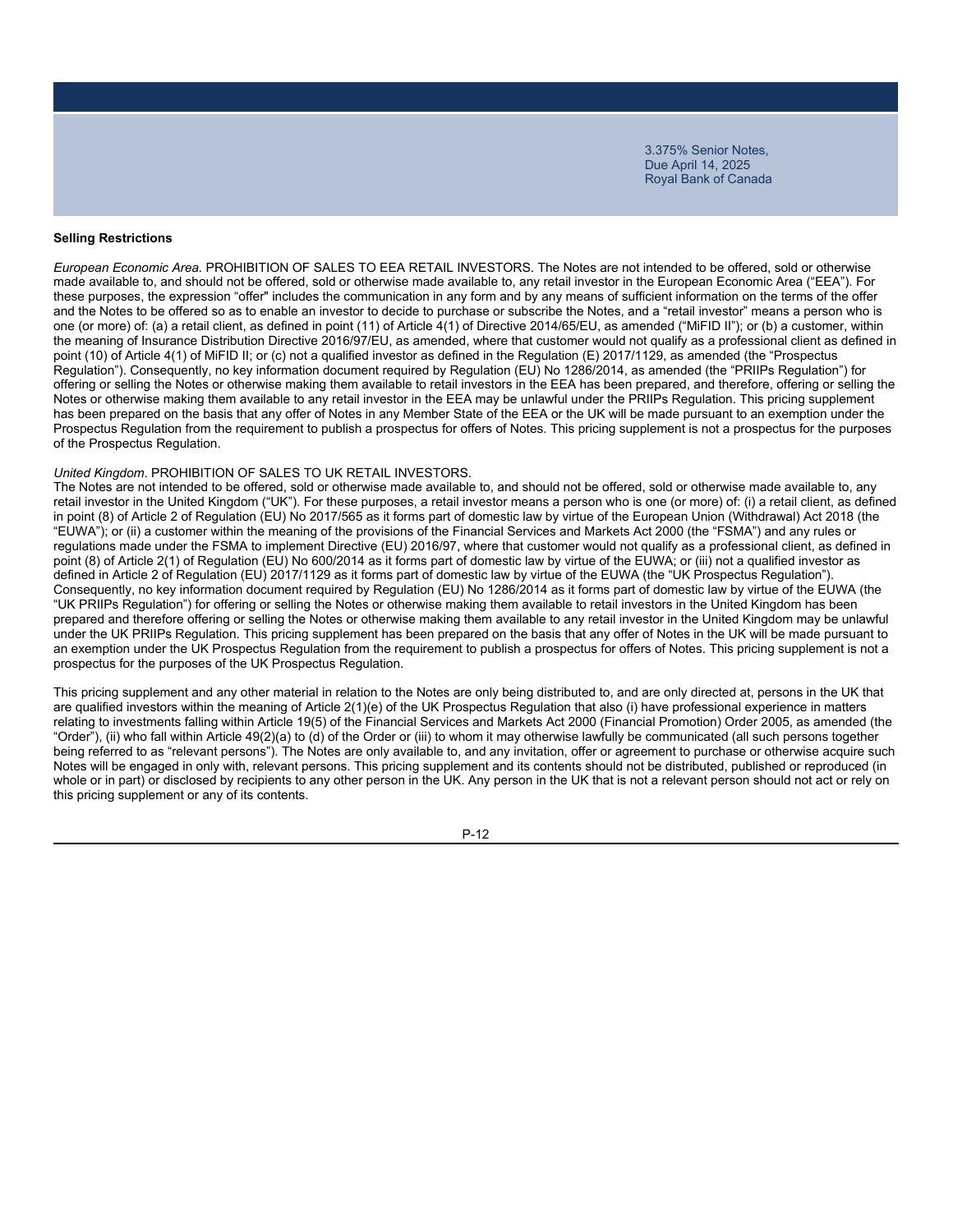*Hong Kong*. The Notes may not be offered or sold in Hong Kong by means of any document other than (a) in circumstances which do not constitute an offer to the public within the meaning of the Companies (Winding Up and Miscellaneous Provisions) Ordinance (Cap. 32 of the Laws of Hong Kong) ("Companies (Winding Up and Miscellaneous Provisions) Ordinance") or which do not constitute an invitation to the public within the meaning of the Securities and Futures Ordinance (Cap. 571 of the Laws of Hong Kong) ("Securities and Futures Ordinance"), or (b) to "professional investors" as defined in the Securities and Futures Ordinance and any rules made thereunder, or (c) in other circumstances which do not result in the document being a "prospectus" as defined in the Companies (Winding Up and Miscellaneous Provisions) Ordinance, and no advertisement, invitation or document relating to the Notes may be issued or may be in the possession of any person for the purpose of issue (in each case whether in Hong Kong or elsewhere), which is directed at, or the contents of which are likely to be accessed or read by, the public in Hong Kong (except if permitted to do so under the securities laws of Hong Kong) other than with respect to Notes which are or are intended to be disposed of only to persons outside Hong Kong or only to "professional investors" in Hong Kong as defined in the Securities and Futures Ordinance and any rules made thereunder.

*Singapore*. This pricing supplement and the accompanying prospectus and prospectus supplement have not been registered as a prospectus with the Monetary Authority of Singapore. Accordingly, this pricing supplement, the accompanying prospectus and prospectus supplement and any other document or material in connection with the offer or sale, or invitation for subscription or purchase, of the Notes may not be circulated or distributed, nor may the Notes be offered or sold, or be made the subject of an invitation for subscription or purchase, whether directly or indirectly, to persons in Singapore other than (a) to an institutional investor (as defined in Section 4A of the Securities and Futures Act, Chapter 289 of Singapore (the "SFA")) under Section 274 of the SFA, (b) to a relevant person (as defined in Section 275(2) of the SFA) pursuant to Section 275(1) of the SFA, or any person pursuant to Section 275(1A) of the SFA, and in accordance with the conditions specified in Section 275 of the SFA or (c) otherwise pursuant to, and in accordance with the conditions of, any other applicable provision of the SFA, in each case subject to conditions set forth in the SFA.

Where the Notes are subscribed or purchased under Section 275 of the SFA by a relevant person which is (a) a corporation (which is not an accredited investor (as defined in Section 4A of the SFA)) the sole business of which is to hold investments and the entire share capital of which is owned by one or more individuals, each of whom is an accredited investor, or (b) a trust (where the trustee is not an accredited investor) whose sole purpose is to hold investments and each beneficiary of the trust is an individual who is an accredited investor, the securities (as defined in Section 239(1) of the SFA) of that corporation shall not be transferable for six months after that corporation has acquired the Notes under Section 275 of the SFA except: (1) to an institutional investor under Section 274 of the SFA or to a relevant person (as defined in Section 275(2) of the SFA), (2) where such transfer arises from an offer in that corporation's securities pursuant to Section 275(1A) or Section 276(4)(i)(B) of the SFA, (3) where no consideration is or will be given for the transfer, (4) where the transfer is by operation of law, (5) as specified in Section 276(7) of the SFA, or (6) as specified in Regulation 32 of the Securities and Futures (Offers of Investments) (Shares and Debentures) Regulations 2005 of Singapore.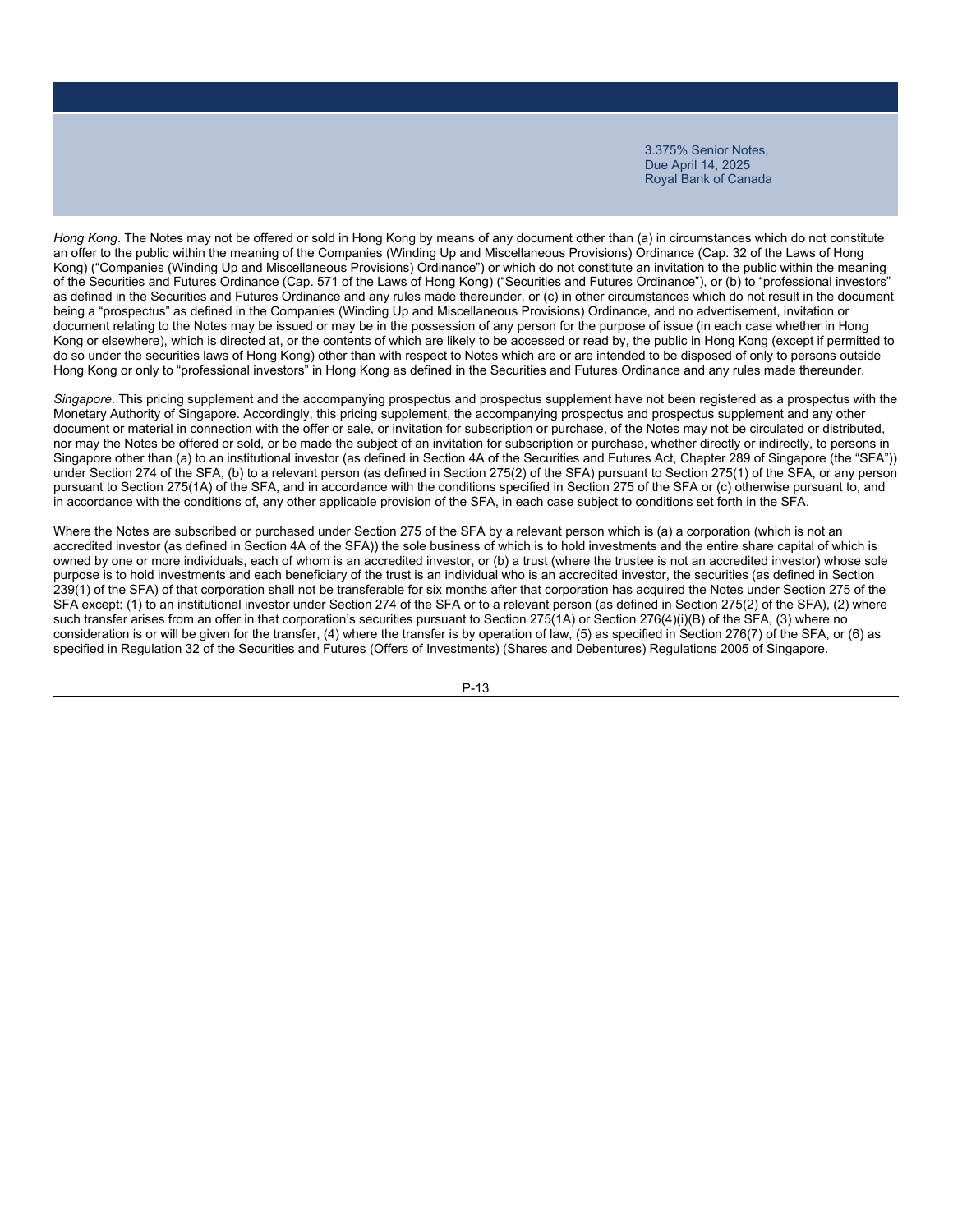Notification under Section 309B(1)(c) of the SFA. The Bank has determined that the Notes are (a) prescribed capital markets products (as defined in the Securities and Futures (Capital Markets Products) Regulations 2018) and (b) Excluded Investment Products (as defined in MAS Notice SFA 04- N12: Notice on the Sale of Investment Products and MAS Notice FAA-N16: Notice on Recommendations on Investment Products).

*Switzerland.* The Notes are not offered, sold or advertised, directly or indirectly, in, into or from Switzerland on the basis of a public offering and will not be listed on the SIX Swiss Exchange or any other offering or regulated trading facility in Switzerland. Accordingly, neither this pricing supplement, the accompanying prospectus and prospectus supplement nor other marketing material constitute a prospectus as defined in article 652a or article 1156 of the Swiss Code of Obligations or a listing prospectus as defined in article 32 of the Listing Rules of the SIX Swiss Exchange or any other regulated trading facility in Switzerland. Any resales of the Notes may only be undertaken on a private basis to selected individual investors in compliance with Swiss law. This pricing supplement, the accompanying prospectus or prospectus supplement may not be copied, reproduced, distributed or passed on to others or otherwise made available in Switzerland without our prior written consent. By accepting this pricing supplement, the accompanying prospectus or prospectus supplement or by subscribing to the notes, investors are deemed to have acknowledged and agreed to abide by these restrictions.

*Japan.* The Notes have not been and will not be registered pursuant to Article 4, Paragraph 1 of the Financial Instruments and Exchange Act. Accordingly, none of the Notes nor any interest therein may be offered or sold, directly or indirectly, in Japan or to, or for the benefit of, any "resident" of Japan (which term as used herein means any person resident in Japan, including any corporation or other entity organized under the laws of Japan), or to others for re-offering or resale, directly or indirectly, in Japan or to or for the benefit of a resident of Japan, except pursuant to an exemption from the registration requirements of, and otherwise in compliance with, the Financial Instruments and Exchange Act and any other applicable laws, regulations and ministerial guidelines of Japan in effect at the relevant time.

*Canada*. Sales into Canada are permitted.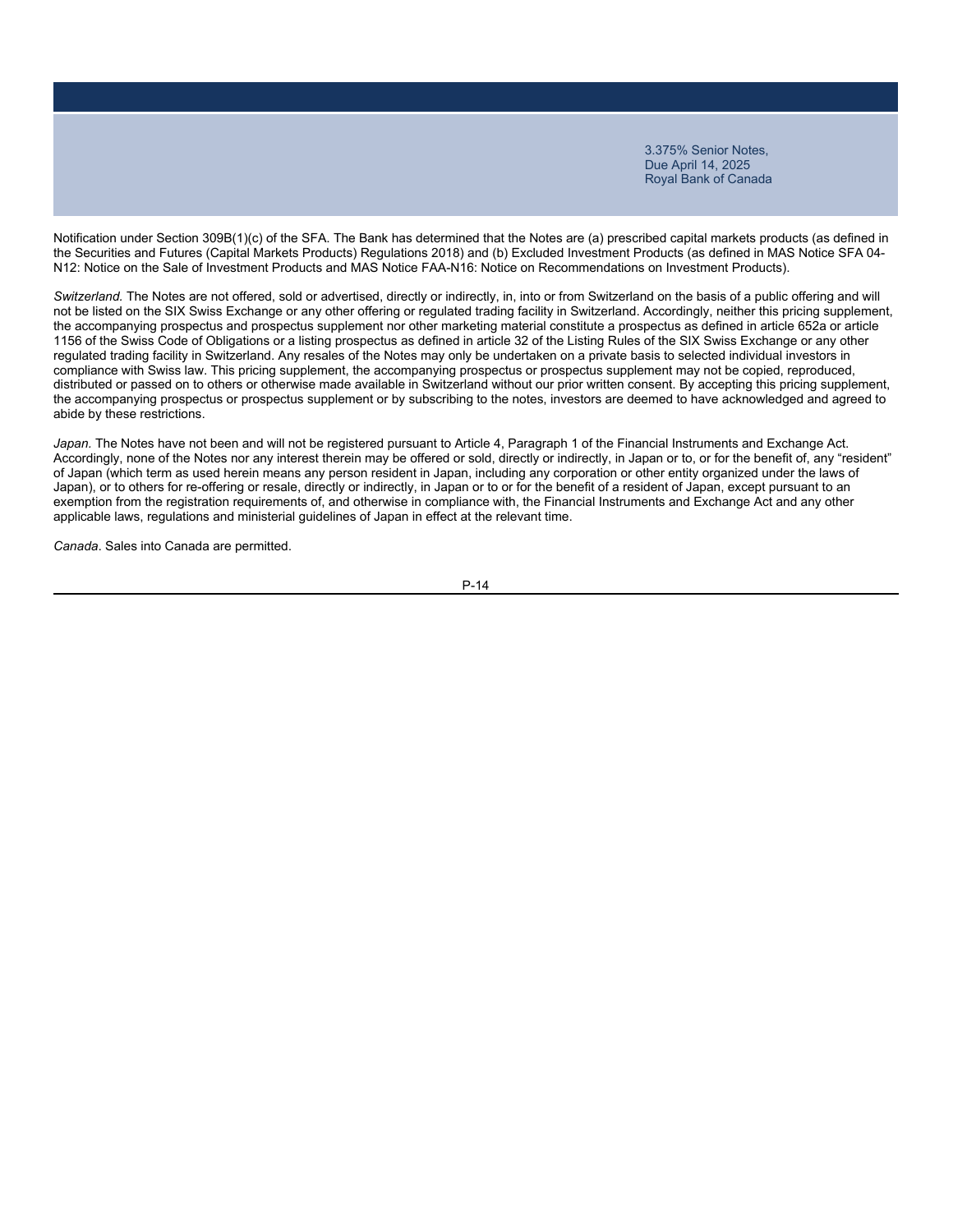# **VALIDITY OF NOTES**

The validity of the Notes will be passed upon for us by Sullivan & Cromwell LLP, New York, New York, as to matters of New York law, and by Norton Rose Fulbright Canada LLP, Toronto, Ontario, as to matters of Canadian law and applicable matters of Ontario law. Certain legal matters will be passed upon for the underwriters by Davis Polk & Wardwell LLP, New York, New York.

### **WHERE YOU CAN FIND ADDITIONAL INFORMATION**

You should read this pricing supplement, together with the documents listed below, which together contain the terms of the Notes and supersede all prior or contemporaneous oral statements as well as any other written materials. You may access the following documents on the SEC Website at www.sec.gov as follows (or if such address has changed, by reviewing our filings for the relevant date on the SEC Website):

- Series I MTN prospectus supplement dated September 14, 2021: https://www.sec.gov/Archives/edgar/data/1000275/000121465921009472/rbcsupp911210424b3.htm
- Prospectus dated September 14, 2021: https://www.sec.gov/Archives/edgar/data/1000275/000121465921009470/rbc911212424b3.htm

Our Central Index Key, or CIK, on the SEC Website is 1000275.